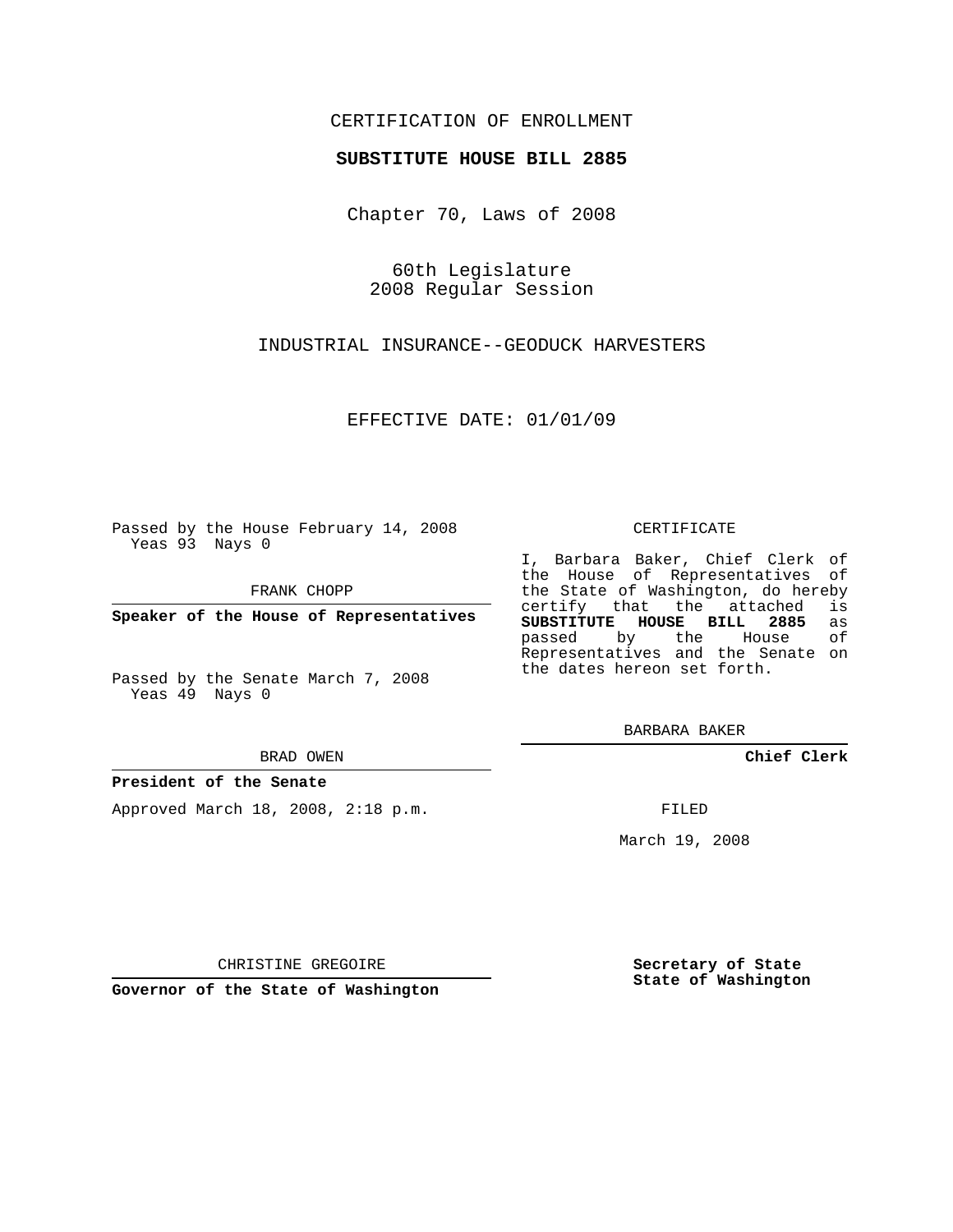# **SUBSTITUTE HOUSE BILL 2885** \_\_\_\_\_\_\_\_\_\_\_\_\_\_\_\_\_\_\_\_\_\_\_\_\_\_\_\_\_\_\_\_\_\_\_\_\_\_\_\_\_\_\_\_\_

\_\_\_\_\_\_\_\_\_\_\_\_\_\_\_\_\_\_\_\_\_\_\_\_\_\_\_\_\_\_\_\_\_\_\_\_\_\_\_\_\_\_\_\_\_

Passed Legislature - 2008 Regular Session

# **State of Washington 60th Legislature 2008 Regular Session**

**By** House Commerce & Labor (originally sponsored by Representatives Williams, Conway, Newhouse, Sells, Chandler, Condotta, and Moeller)

READ FIRST TIME 02/05/08.

1 AN ACT Relating to industrial insurance for geoduck harvesters; amending RCW 51.12.100; and providing an effective date.

BE IT ENACTED BY THE LEGISLATURE OF THE STATE OF WASHINGTON:

 **Sec. 1.** RCW 51.12.100 and 2007 c 324 s 1 are each amended to read as follows:

 (1) Except as otherwise provided in this section, the provisions of this title shall not apply to a master or member of a crew of any vessel, or to employers and workers for whom a right or obligation exists under the maritime laws or federal employees' compensation act for personal injuries or death of such workers.

 (2) If an accurate segregation of payrolls of workers for whom such a right or obligation exists under the maritime laws cannot be made by the employer, the director is hereby authorized and directed to fix from time to time a basis for the approximate segregation of the payrolls of employees to cover the part of their work for which no right or obligation exists under the maritime laws for injuries or death occurring in such work, and the employer, if not a self-insurer, shall pay premiums on that basis for the time such workers are engaged in their work.